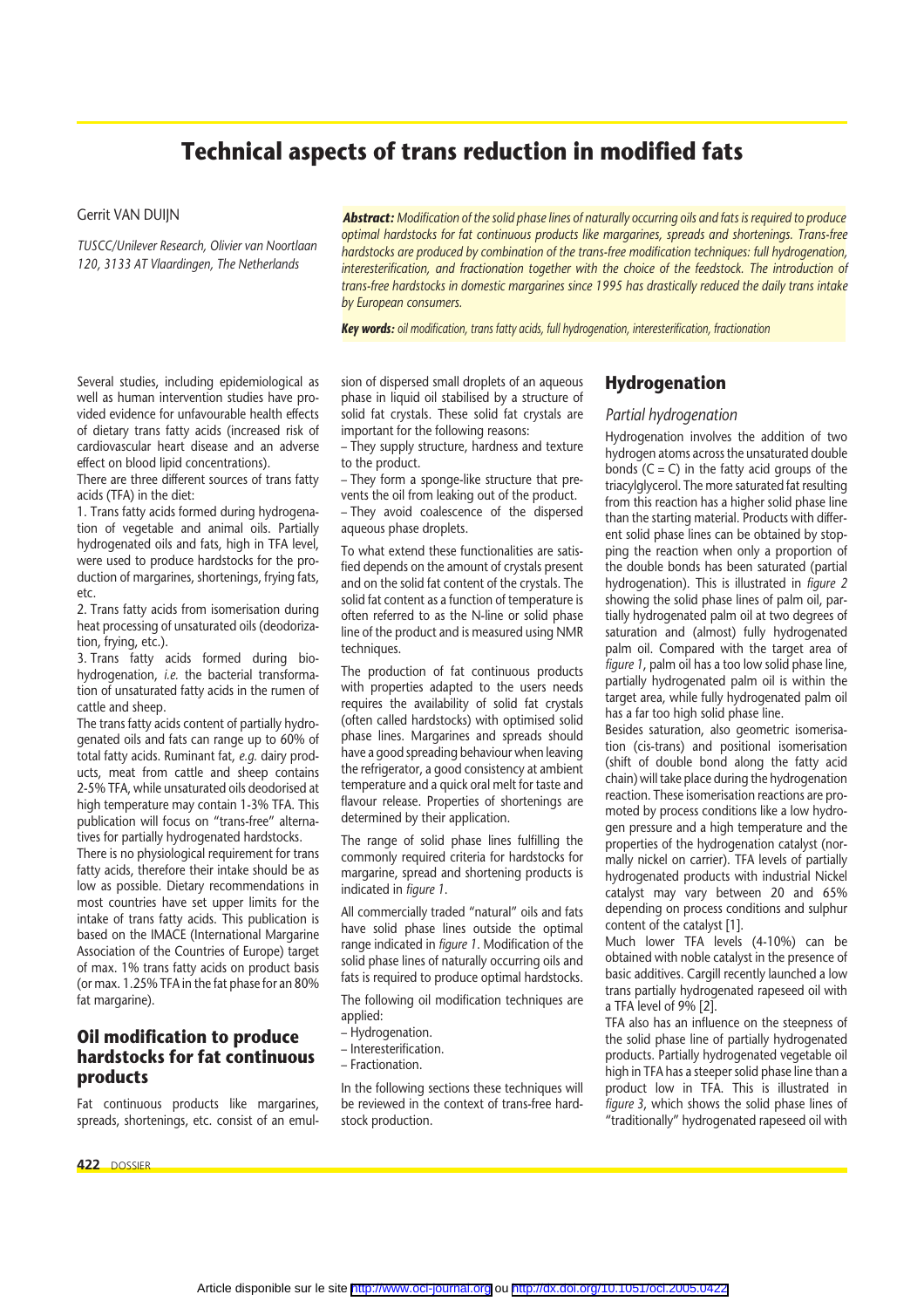





Figure 2. *The solid phase lines of palm oil (IV = 55), partially hydrogenated palm oil (IV = 42 – 48) and fully hydrogenated palm oil (IV = 1.5).*

a TFA level of 63% in comparison with the Cargill Losatra product. The Losatra product has around 20% solids at 40 °C, while the "traditional" product has no solids at this temperature.

#### *Full hydrogenation*

Complete saturation of all double bonds is practically not achievable in a factory scale hydrogenation process. In practice the residual Iodine Value (IV) of a fully hydrogenated product will be around 1-2 (the IV is the measure for the degree of unsaturation of an oil or fat, a completely saturated oil has an IV of zero). A residual IV of 1 corresponds with 1.15% remaining mono-unsaturated fatty acids in the product. For almost fully hydrogenated fats the thermodynamic equilibrium ratio between cis and trans of 28: 72 is reached. This means that a residual IV of 1 corresponds with TFA level of 0.85 %. To obtain a product with a TFA level below 1.25% (fat requirement for an 80% fat product with a TFA < 1%) the hydrogenation should be continued until an IV below 1.5 is reached (the practical specification of a fully hydrogenated product).

## **Interesterification**

In interesterification the fatty acids are rearranged on the glycerol fragment of the triacylglycerol molecule. Interesterification is promoted by an alkaline catalyst or by lipase. The most commonly used alkaline catalysts are sodium methylate and sodium ethylate. Rozendaal [3] describes the mechanism of interesterification in detail. Alkaline catalysed interesterifications (*e.g.* sodium(m)ethylate) produce a product where the fatty acids are randomly distributed over the triacylglycerols and over the three available positions within each molecule. Lipase mainly catalyse rearrangements of the 1 and 3 positions, leaving the 2 position unchanged.

The alkaline catalysed interesterification reaction is very fast; full randomisation is reached within a few minutes after addition of the catalyst. Before catalyst addition, the water and free fatty acid level of the mixture should be low to avoid de-activation of the catalyst. The solid phase line of a random interesterified product is fully determined by the fatty acid composition of the mixture before interesterification. The random distribution of these fatty acids over the triacylglycerol molecules will in general lead to a modification of the solid phase line compared to the solid phase line of the mixture before interesterification. This is illustrated by the following example.

A mixture is prepared of 40% palmkernel oil and 60% palm stearin (see section Fractionation). *Figure 4* shows the solid phase lines of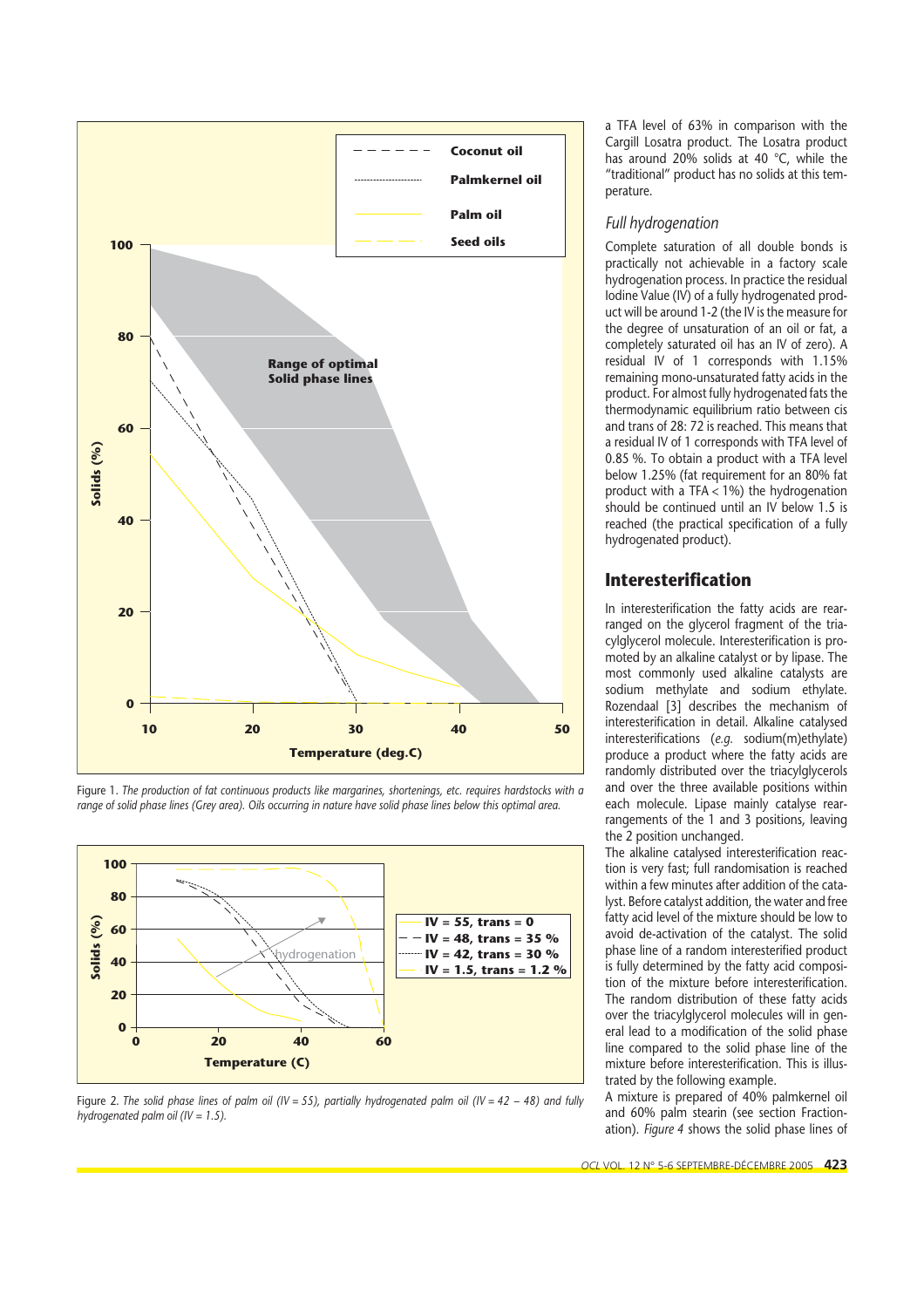

Figure 3. *The solid phase lines of low trans partially hydrogenated rapeseed oil (Losatra) and a "classical" high trans hydrogenated rapeseed oil.*

the two components and of the mixture before interesterification. This mixture has a solid phase level at 40 °C of around 15%, which is too high for a good oral melt performance. After random interesterification this solid phase value drops to almost zero, making this interesterified mixture better suited as hardstock for fat continuous products.

## **Fractionation**

Fractionation is the controlled crystallisation of the more saturated and/or longer chain triacylglycerols, followed by separation of the solid phase (named stearin) and liquid phase (named olein). By far the most important oil, fractionated world wide, is palm oil, the main



Figure 4. *The solid phase lines of: palm stearin and palmkernel oil, the mixture of these two oils, and this mixture after interesterification.*

reason being the demand for clear liquid oil (palm olein). The solid product of palm oil fractionation (palm stearin) is for a long time used as feedstock for the production of cocoa butter equivalents/replacers and for soap manufacturing. More recent is the use as hardstock for fat continuous products, this requires sometimes a second fractionation of the stearin.

The aim for the fractionation process is to grow large, dense crystal agglomerates that can easily be separated from the liquid oil by filtration. Crystal nuclei are formed when oil is cooled to below its saturation level. These crystal nuclei will grow to larger crystals driven by the supersaturation of the slurry. The crystals will combine into fragile crystal agglomerates. Attrition, due to shear stresses in the stirred crystalliser and during transfer to the filter, will break these agglomerates in smaller pieces. Most modern fractionation plants use membrane filterpresses; these enable the filter cake (produced by simple filtration) to be squeezed to both increase the olein yield and produce a harder stearin.

Both the olein and the stearin may be fractionated a second time. This produces 4 new fractions *(figure 5)*, a "Super Olein" as a liquid cooking oil, two mid fraction with solid phase lines close to palm oil and the high solids fraction "Super Stearin" [4]. Further fractionation of the "Soft Mid Fraction" produces the "Hard Mid Fraction" and the "Mid Olein". The "Hard Mid Fraction" has a steep solid phase line in the temperature range 20 to 30 °C *(figure 6)*, this may be interesting for specific applications. The "Super Stearin" has high solid values in the complete temperature range from 10 to 40 °C, interesterification with a more unsaturated or shorter chain length oil will be required to reduce the solid values at the higher temperatures.

## **Trans-free and low-trans hardstocks**

The combination of the trans-free modification techniques full hydrogenation, interesterification and fractionation together with the choice of the feedstock can be used to produce virtually trans-free hardstocks with a range of physical properties.

With respect to the solid phase line, the following principles should be considered:

• Hydrogenation is the only modification technique that can create solids. Hardstock production from liquid seed oils should therefore always start with hydrogenation, for trans-free hardstocks this must be full hydrogenation  $(IV < 1.25)$ . The product obtained by full hydrogenation is too high in solids for direct use as hardstock and should be interesterified with liquid oil to reduce the solids level.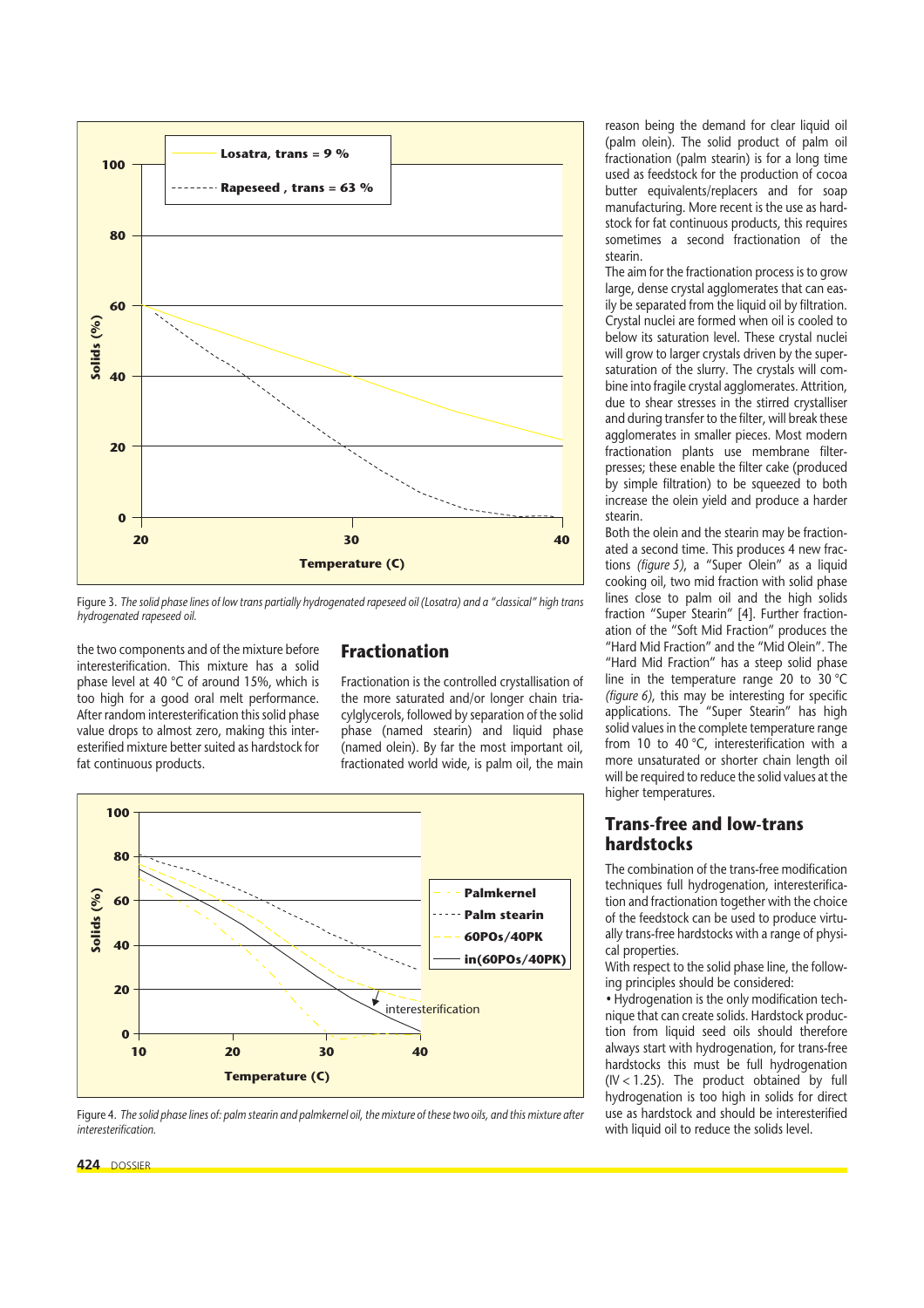

Figure 5. *Products from palm oil fractionation.*



Figure 6. *Solid phase lines of the "hard" palm oil fractions.*



Figure 7. *Solid phase lines of examples of trans-free and low-trans hardstocks. These lines are compared with the solid phase line of high trans partially hydrogenated palm oil (PO44).* • Low trans hardstocks can be produced from liquid seed oils by partial hydrogenation using a special process and catalyst (Losatra from Cargill). These products still contain up to 10% trans and have a reduced steepness of the solid phase line. The level of saturated fatty acids is relatively low compared to trans-free hardstocks (the saturated fatty acid level of Losatra is 45%).

• Interesterification will randomly redistribute the fatty acids of the feedstocks over the triacylglycerol molecules. This technique can be used to create triacylglycerols with mixed saturated and unsaturated fatty acid chains starting *e.g.* from a mixture of a fully hydrogenated and a non hydrogenated liquid seed oil. It can also be used to create triacylglycerols with mixed short and long chain fatty acids starting from *e.g.* palm stearin and palmkernel or coconut oil.

• Fractionation will split the feedstock in a high melting and a low melting fraction. Single fractionation of palm oil may not be enough to generate sufficient solids. In that case double fractionation can be applied.

*Figure 7* shows the solid phase lines of hardstocks produced with the mentioned techniques. As reference, also partially hydrogenated palm oil with a high trans level (PO44, with melting point 44  $^{\circ}$ C and 35% TFA) is shown. The other products are:

– Losatra,

– Interesterified mixture of 60% palm stearin and 40% palmkernel oil (in(60POs/40PK).

– Interesterified mixture of 40% fully hydrogenated palm oil and 60% fully hydrogenated palmkernel oil (in(60PK39/40PO58) [1].

– The "Hard Mid Fraction" produced by double fractionation.

It should be noted that also other physical parameters than solid phase line alone (like rate of crystallisation) determine the successful application of a hardstock in a product. An overview of these parameters is recently given by Flőter and van Duijn [5].

# **The results of the industrial project**

In 1995, Unilever decided to practically eliminate trans containing components from the margarine compositions in Europe. The European margarine manufacturers followed this decision. The transfer from margarine production based on high trans partially hydrogenated fats to virtually trans-free components has been established in a relative short period [1]. The effect on daily trans intake by European consumers is impressive. This can best be illustrated by the reduction of the trans fatty acid

*OCL* VOL. 12 N° 5-6 SEPTEMBRE-DE´CEMBRE 2005 **425**